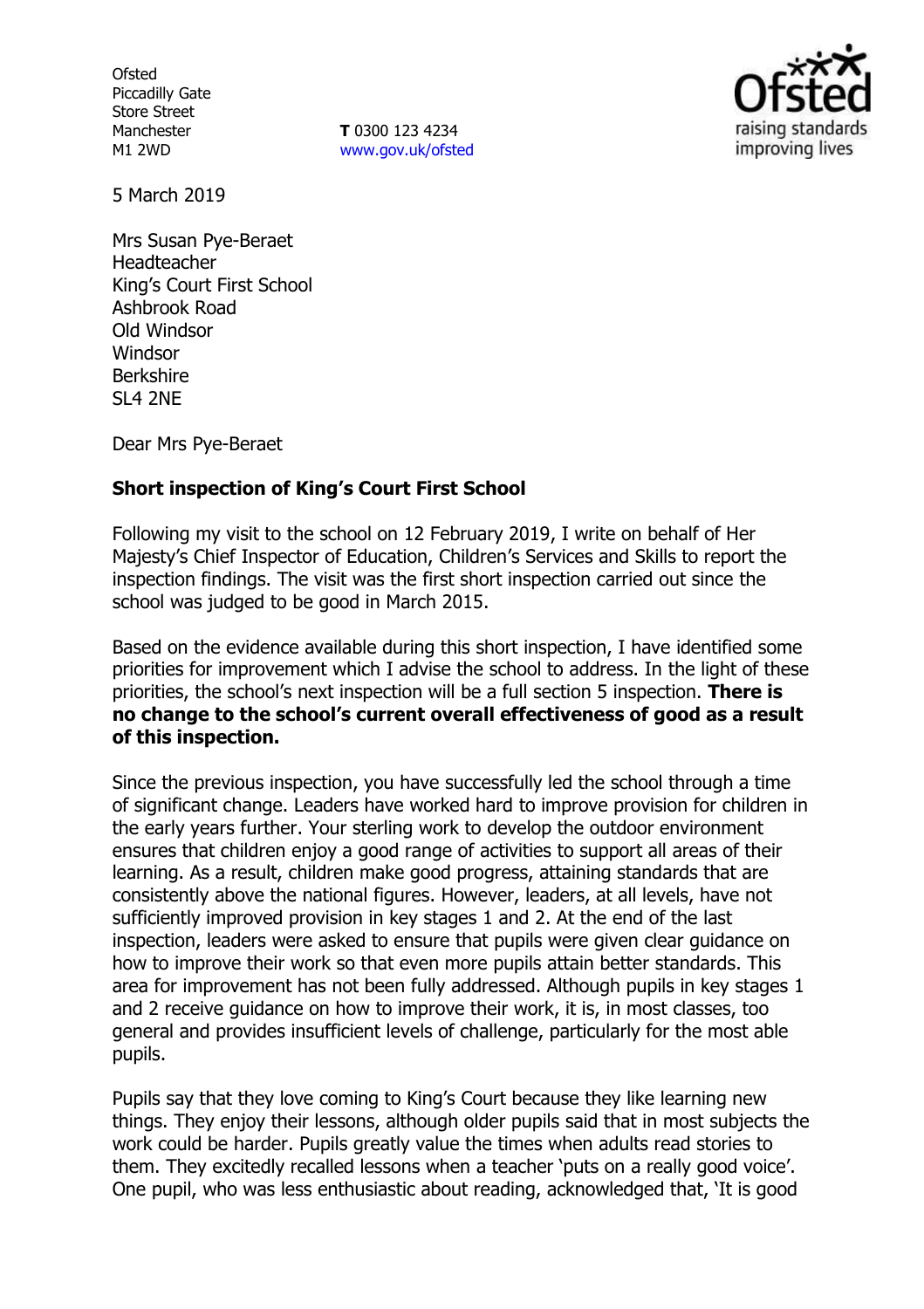

when the teacher reads. She reads with, actually, very good expression.' Pupils enjoy attending the extra-curricular activities, such as the country dancing and the breakfast club. However, they said that they would like to have a greater range of clubs available to them as 'lots of people don't do anything'. Pupils correctly identify the friendliness of staff and their peers as real strengths of the school. Every pupil spoken to during the inspection confidently identified an adult they would talk to if they had a problem. Your vision of 'caring, sharing and learning together' provides the ethos and rationale for all that you do at King's Court. Pupils rightly say that they are well cared for and get on well together.

Since joining the school, in September 2017, you have worked tirelessly to be highly visible and approachable to pupils, staff and parents. This determination is recognised and appreciated by the vast majority of the school's community. The strength of the pastoral support that is offered to pupils at King's Court fully reflects the school's vision. Parents were, rightly, effusive about the school's care for their children. Even though a sizeable minority of parents had concerns about the progress their children are making, they were keen to recognise senior leaders' friendliness and approachability. Many parents commented positively on the ethos and practice of the school, recognising how these have built their children's confidence. One parent stated: 'I honestly could not feel happier with the care my child has received. She is blossoming.'

School leaders' actions successfully ensure that pupils with special educational needs and/or disabilities are well supported in their academic and emotional development. Disadvantaged pupils are usually well supported as a result of the pastoral care they receive. They say that they are happy and confident at school and feel safe. However, this group of pupils does not receive sufficient support to enable them to catch up with their peers. As a results, current disadvantaged pupils are not achieving as well as they could.

#### **Safeguarding is effective.**

Safeguarding is at the top of leaders' and governors' agendas at all times. The leadership team has ensured that all safeguarding arrangements are fit for purpose and records are detailed and of high quality. The designated safeguarding lead and governors are well trained and up to date with the latest guidance. Staff know and understand their responsibilities well. For example, staff understand the importance of early intervention to keep pupils safe. As a result, they promptly report concerns at the earliest stage so that leaders can intervene to prevent problems becoming more serious.

Leaders work systematically and methodically to ensure that pupils receive the pastoral support they need. For example, records of behaviour incidents are checked regularly by the headteacher, who takes appropriate action to address any underlying causes of poor behaviour. In addition, leaders make good use of external agencies, working with various professionals to support the diverse needs of families. Leaders have worked hard to ensure that pupils attend school regularly. They have built good relationships with families, identifying problems and working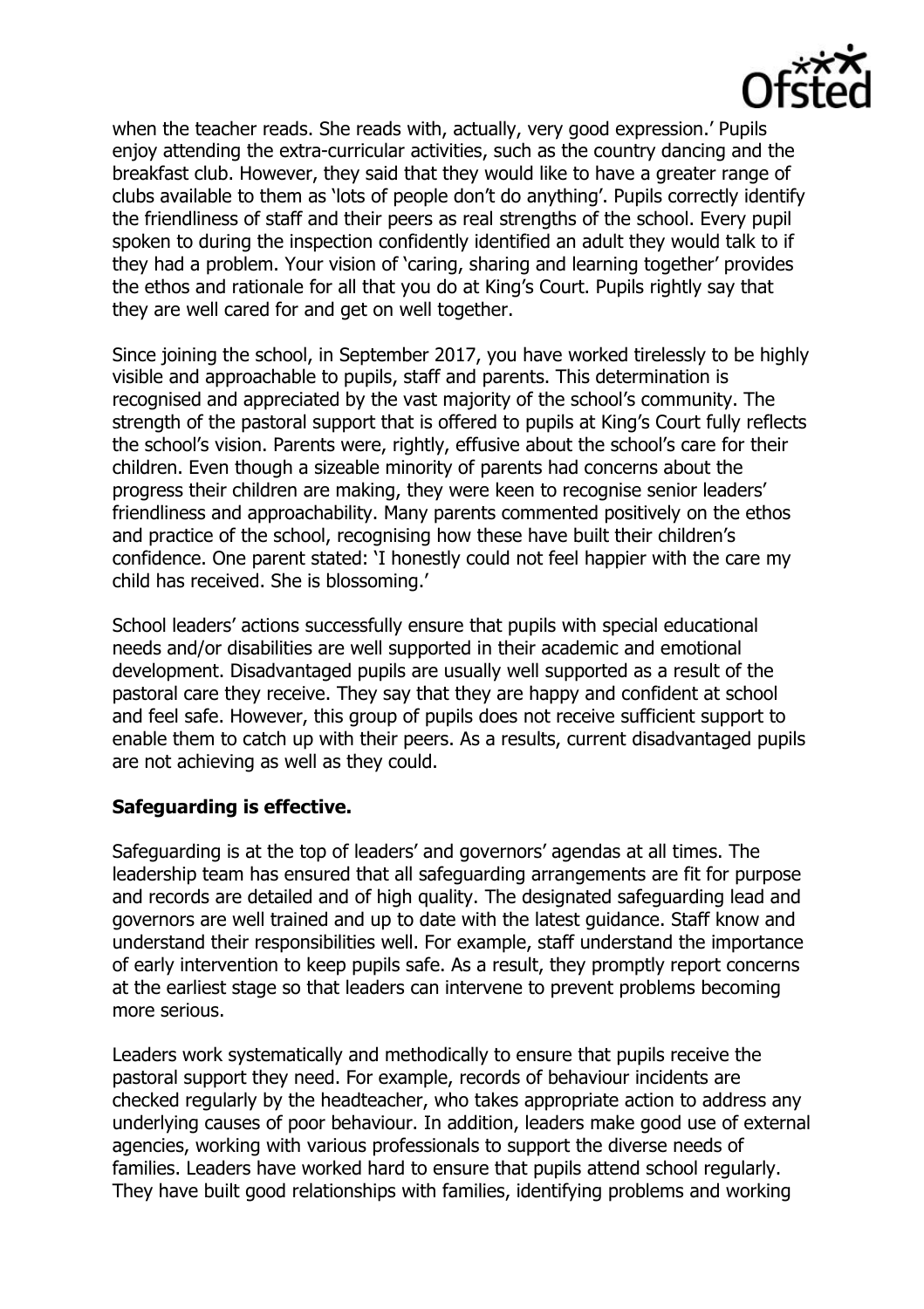

together to find solutions. Consequently, the attendance of many pupils is improving and the school's overall attendance is broadly average.

All pupils said that they feel safe at school. They acknowledge that sometimes they argue with each other but recognise that this is not bullying. Pupils were clear that there is no bullying at King's Court. Every pupil agreed that if bullying did occur, adults would help to resolve the problem. Pupils spoke confidently about how to keep themselves safe. This included: not leaving school without an adult; not talking to strangers; being careful about what they type into a search engine; and the importance of having an adult supervise them when they use the internet.

## **Inspection findings**

- My first key line of enquiry focused on the impact of actions taken by senior leaders to improve standards of writing, throughout the school. This was a focus because writing standards have fallen to well below the national average at the end of key stage 1. At the end of foundation stage, in 2018, a smaller proportion of children attained the early learning goal in writing, compared to the other early learning goals. Jointly with school leaders, I observed lessons and looked at a range of pupils' work in their books.
- Senior leaders have correctly identified that the quality of provision in the early years, including writing, is an area for development. They have provided training and support for all early years staff. I found that the actions leaders have taken to improve provision in the Reception class have been effective. Classrooms and the newly refurbished outdoor area provide a stimulating and well-equipped learning environment, with lots of writing opportunities. These include challenges to extend children's writing to full sentences, wherever possible. As a result, children in the Reception class are writing frequently and making good progress.
- In key stages 1 and 2, pupils also practise writing regularly and their work is, broadly, appropriate for their age. However, leaders have not made their expectations sufficiently clear to staff and, as a result, the improvements that leaders planned have not been implemented consistently throughout the school. In particular, the most able pupils are not given sufficient challenge to enable them to make good progress in writing. While all books are regularly marked, teachers do not adhere to the school's recently revised marking policy. Consequently, the guidance given to pupils is not always effective. Too many pupils do not know how to improve their work. Where teaching is strongest, the assessment of what individual pupils need to learn next is sharp and lessons are carefully planned to challenge every pupil appropriately. Where teaching is weaker, the guidance given to pupils does not support them to make good progress. Teachers' expectations of all pupils are not high enough. As a result, the current pupils in key stages 1 and 2 are not making good progress and too few pupils are achieving the higher standards.
- My second line of enquiry focused on the impact of leaders' actions to support pupils to achieve the higher standards, particularly in reading (including phonics) and mathematics. This was a focus because pupils' achievement, particularly at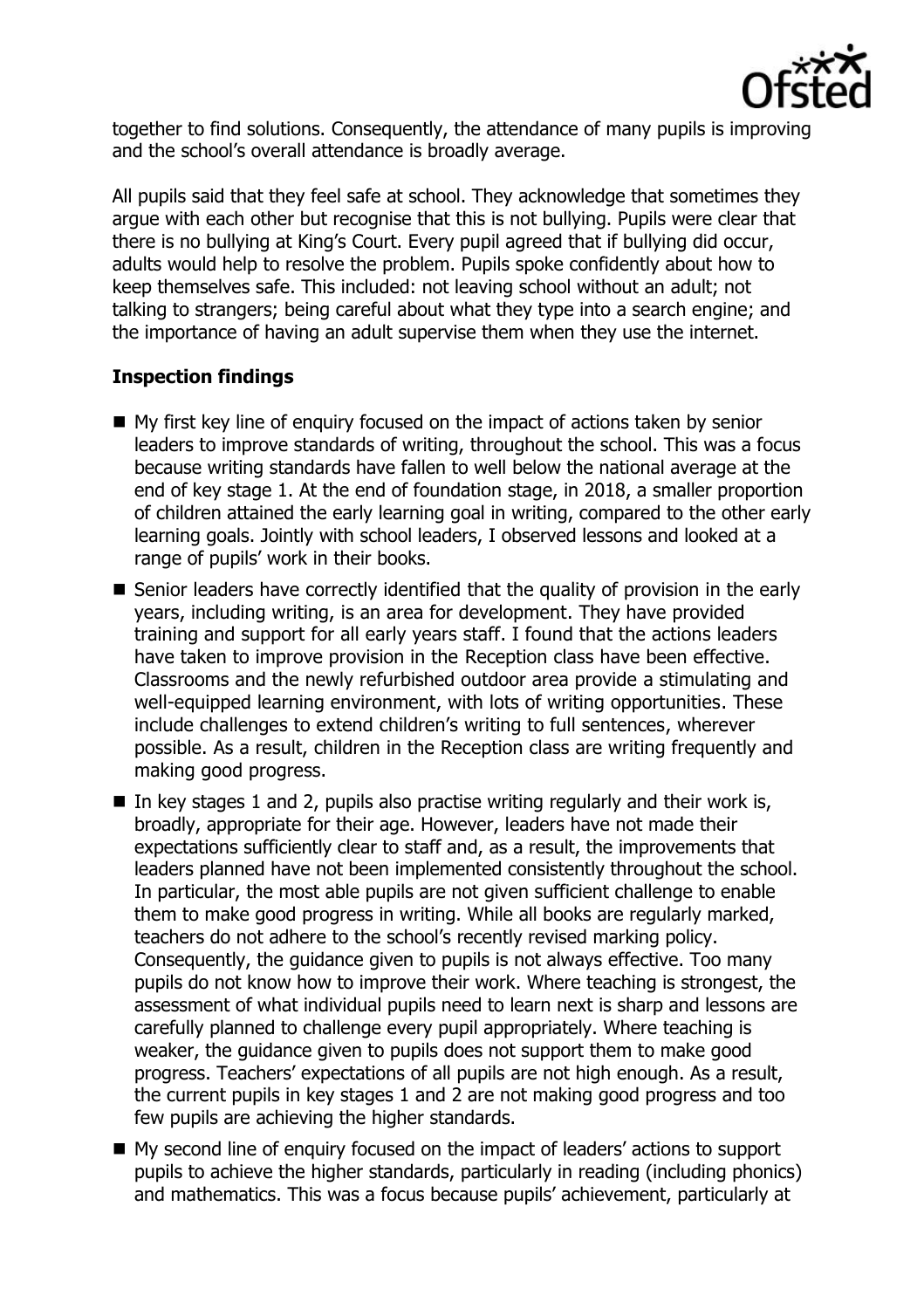

the higher standard, is declining. I found that phonics is taught and assessed regularly and that pupils make good progress. Leaders have taken effective action to improve the level of challenge provided to pupils in mathematics. Pupils regularly solve problems of increasing difficulty and, where teaching is strongest, record their reasoning. There is evidence of pupils making strong progress in mathematics in a few classes. However, this is not consistent across the school. In reading, some teachers carefully assess and monitor pupils' progress, but this practice is not evident in all classes. Where teaching is weaker, activities for pupils, particularly the most able, are not sufficiently matched to their learning needs and do not provide enough stretch and challenge. Consequently too few pupils are achieving the higher standards.

■ My third line of enquiry focused on whether pupils enjoy a broad and balanced curriculum that provides opportunities to extend their learning and enables a greater proportion to achieve the higher standards. School leaders have written a clear rationale for the King's Court curriculum and have based this firmly on the school's values, the King's Court 'crown jewels'. You have chosen a curriculum that has been adopted by other local schools to promote collaborative learning. You are working to ensure that pupils' learning covers a wide range of subjects. However, you rightly acknowledge that, because of your determination to improve standards in writing, pupils do not always receive the planned broad and enriched curriculum. Although the school's current art exhibition provides evidence of rich art provision, this high standard of work is not consistent for all subjects. For instance, pupils told me that they used to do music regularly but they could not think of any recent musical experiences, other than learning a song together.

# **Next steps for the school**

Leaders and those responsible for governance should ensure that:

- $\blacksquare$  effective action is taken to improve the teaching of writing so all pupils make strong progress
- teachers provide sufficient challenge in all subjects so that greater proportions of pupils achieve the higher standards
- $\blacksquare$  the new curriculum is fully implemented and pupils are challenged and inspired by its breadth and richness.

I am copying this letter to the chair of the governing body, the regional schools commissioner and the director of children's services for Berkshire. This letter will be published on the Ofsted website.

Yours sincerely

Clare Morgan **Ofsted Inspector**